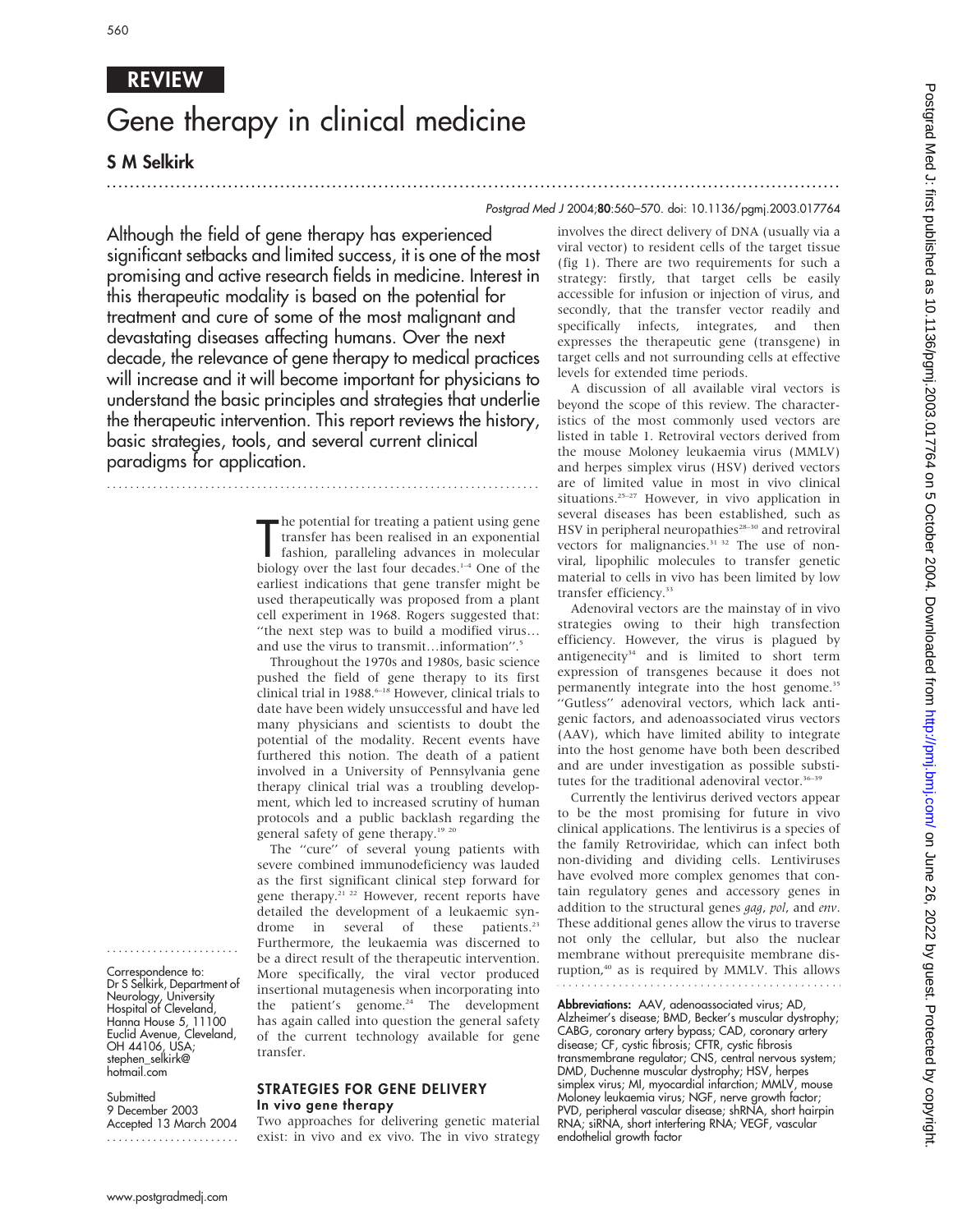



Figure 1 In vivo gene transfer. The in vivo strategy is based on the production of replication deficient virus in vitro followed by direct injection (or infusion) of the virus into an organ system. The virus genetic material will incorporate into cells and therapeutic genes will be expressed.

the virus to integrate into non-dividing cells. This factor, coupled with long term expression of transgenes and lack of antigencity, make lentiviral vectors one of the more promising new transfer methods available.

Safety issues have arisen with the proposed use of lentiviral vectors in human studies<sup>41</sup> because they are derived from immunodeficiency viruses, including HIV, and have the theoretical potential to generate a self replicating virus through recombinatorial events in the packaging cell line. To address this issue, the current packaging cell line requires transient transfection with three distinct plasmids, all containing gene sequences required for an active infectious virus. This system makes the possibility of three recombination events occurring in one cell to produce an actively infectious product extremely unlikely.42–44

#### Ex vivo gene therapy

The ex vivo approach involves the transfer of a therapeutic gene to cells in vitro (in culture) followed by transplantation of these modified cells to the target tissue (fig 2). The modified, transplanted cells act as an engineered secretory



Figure 2 Ex vivo gene transfer. The ex vivo strategy is based on the utilisation of a surrogate cell that is infected with virus in vitro. The surrogate cell is subsequently transferred to the target tissue and expresses the therapeutic gene.

tissue, synthesising and releasing desired proteins to the local environment.

In order to exploit the method successfully, an appropriate surrogate cell population must be identified. This cell population should be endowed with specific characteristics that fulfil several criteria. The cells should: (1) be readily available and relatively easily obtained; (2) be able to survive for long periods of time in vivo; (3) be able to express a transgene at high levels for extended durations; and (4) and not elicit a host mediated immune reaction.

| Method                | <b>Advantages</b>                                                 | <b>Disadvantages</b>                                                    |
|-----------------------|-------------------------------------------------------------------|-------------------------------------------------------------------------|
| Herpes simplex virus  | <b>Broad</b> infectivity                                          | Cytotoxic, low titres, and short term episomal<br>expression            |
| Adenovirus            | High titres, infects non-dividing<br>cells                        | Life threatening immunogenecity. Short term<br>episomal expression only |
| Adenoassociated virus | Broad infectivity, infects non-<br>dividing cells, non-cytopathic | Short term expression with limited integration                          |
| Lentivirus            | Permanently infects non-dividing<br>cells. High viral titres      | Safety concerns owing to HIV derivation                                 |
| Retrovirus            | Permanent integration, well<br>characterised                      | Poor infection efficiency. Does not infect non-<br>dividing cells       |
| Liposomes             | Avoids use of cytopathic virus                                    | Low efficiency of transfection of cells                                 |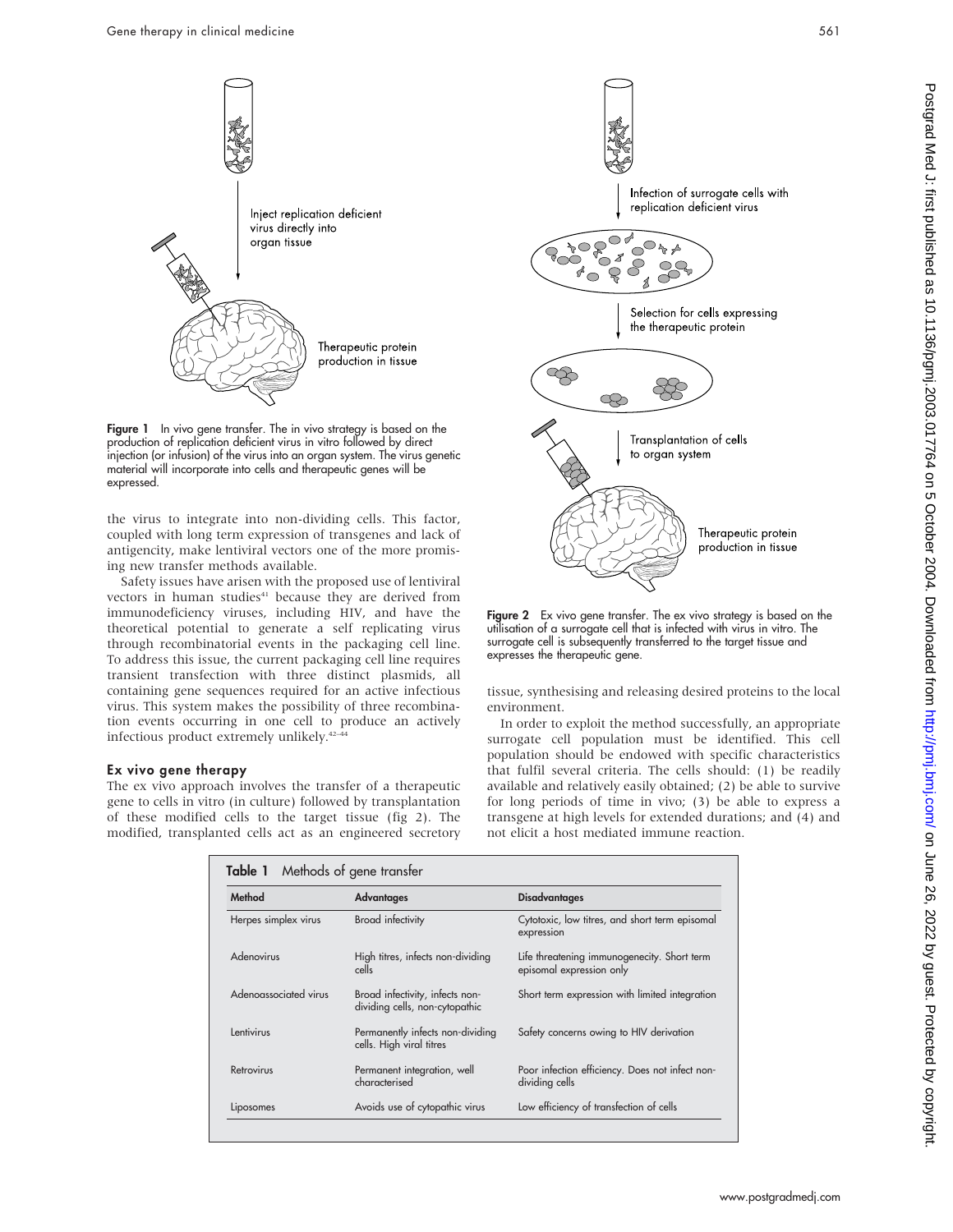The advantages of using an ex vivo approach include the ability to fully characterise the modified cell population before transplantation, the ability to subclone cells and produce monoclonal populations that produce high levels of therapeutic protein, and the ability to screen populations and exclude the presence of helper viruses, transformational events, or other deleterious properties obtained after or during the modification process. Furthermore, viral vectors of low transfection efficiency can be used, because uninfected cells can be selected out of the transplant population.

Multiple surrogate cells have been proposed as delivery vehicles for therapeutic genetic material (table 2). Currently, autologous primary cell cultures remain the most attractive candidate for surrogate cell delivery systems, and many experiments have demonstrated the usefulness of this cell type. Primary, adult astrocytes have been harvested and modified in vitro and have demonstrated the ability to effectively transfer genetically material to the central nervous system (CNS) for extended time periods.<sup>45</sup> Primary fibroblasts are an alluring surrogate cell because they can proliferate in culture, yet remain contact inhibited and non-transformed, even after multiple passages in vitro. Furthermore, these cells can be easily harvested from the host, allowing for autologous cell transplantation. Many studies have demonstrated the utility of using primary fibroblasts for gene transfer,<sup>46 47</sup> and a current clinic trial is underway using these cells in an ex vivo strategy to treat Alzheimer's disease.<sup>48</sup> The advantage of using primary, autologous cell cultures include the lack of antigenicity and decreased risk of malignant transformation relative to immortalised cell lines. Disadvantages include difficulty in harvesting some types of primary cells, maintaining them in culture, and effectively expressing transgenes through current transfection techniques. Another complication arises when primary cells are transferred to non-host tissue; for example, primary fibroblasts transplanted to the CNS will often produce collagen and other skin appropriate products that interfere with normal CNS functioning.<sup>49</sup> This problem may be overcome with the use of stem cells.

Adult stem cells have become a viable option for gene transfer over the past decade and are similar to primary cell cultures. However, adult stem cells offer the potential to completely incorporate into any host tissue and transform into a mature cell of that organ. This ability ensures long term survival of grafted cells, which function in concert with the resident cells of that organ system. Peripheral derived haematopoietic stem cells are of particular interest as a potential surrogate cell. The plasticity of this cell type has been widely reported; bone marrow derived glial cells have been identified in focal ischaemic rat brain,<sup>50</sup> and bone

marrow derived myocardial cells have been identified in rat models of cardiac ischaemia.<sup>51 52</sup> This underlines the major advantage of stem cells over primary cells; the possibility that these cells could be used not only to carry therapeutic proteins, but also to repopulate organs with damaged or depleted cell numbers. Haemopoietic stem cells are easily obtained through basic peripheral intravenous access systems, allowing for marrow derived stem cells to be harvested systemically, modified in vitro, and under the correct circumstances re-infused into the peripheral blood with subsequent homing to damaged target tissue such as brain or myocardium.

Bone marrow derived stem cell use has been limited by low viral transfection efficiency<sup>53 54</sup> and technical difficulties in isolating, culturing, and maintaining these cells. Other adult stem cells include hepatocytes, which have been obtained through partial liver transections, and have been isolated, manipulated in culture, and then re-infused into autologous liver.<sup>55</sup> CNS stem cells have also been isolated but are not available for autologous transplant owing to the inaccessibility of these cells in the periventricular zone of the CNS. Most studies have used cadaver derived cells.<sup>56 57</sup>

Finally, fetal derived stem cells have been the topic of much scientific and media speculation. Fetal cell transplantation has been successful in multiple animal models of disease,<sup>58–62</sup> and transfer of unmodified fetal cells has already been undertaken in Parkinson's disease.<sup>63-65</sup> Patients with Parkinson's disease receiving fetal dopaminergic neurones have demonstrated clinically significant long term benefits. However, several patients obtained no benefit from the transplant and several developed worsening of symptoms.<sup>66-68</sup> Similarly, transplantation of human fetal striatal tissue to patients with Huntington's disease has been undertaken. Results indicate that grafts derived from human fetal striatal tissue can survive regardless of the ongoing endogenous neurodegenerative process; however, the clinical benefit is unproven.<sup>69-71</sup> Finally, fetal islet cells have been transplanted to patients with diabetes mellitus with variable success. In some cases the transplant has obviated the need for exogenous administration of insulin.<sup>72 73</sup> The fact that fetal cells can be maintained in culture, have some degree of plasticity, and can be transfected using classical methods make this cell type attractive. However, fetal derived primary cell cultures are often heterogeneous and difficult to define and purify. The success of graft survival appears to be related to the manner in which cells are prepared, purified, and transplanted, but the factors predicting a successful clinical response to graft transplantation are unclear. Further, fetal tissue is not readily accessible and continues to be part of a wider moral and ethical debate.

| Cell type              | <b>Advantages</b>                                                                              | <b>Disadvantages</b>                                                                                                                                    |
|------------------------|------------------------------------------------------------------------------------------------|---------------------------------------------------------------------------------------------------------------------------------------------------------|
| Transformed cell lines | Easily obtained, cultured and<br>manipulated. Survive after transplant                         | High degree of malignant transformation<br>of cells after transplant. Unsafe                                                                            |
| Primary cell cultures  | Decreased risk of transformation.<br>Relatively easy to infect                                 | Can be difficult to obtain or culture. May<br>not survive long term after transplant                                                                    |
| Adult stem cells       | Plasticity of cell type with ability to<br>potentially incorporate into target<br>organ tissue | Difficult to maintain in culture and to<br>infect while maintaining stem cell status                                                                    |
| Fetal stem cells       | Plasticity of cell type has potential for<br>incorporation and regenerating target<br>tissue   | Often heterogeneous and difficult to<br>purify. Moral and ethical problems<br>remain a major impedence to<br>availability. Heterologous transplant only |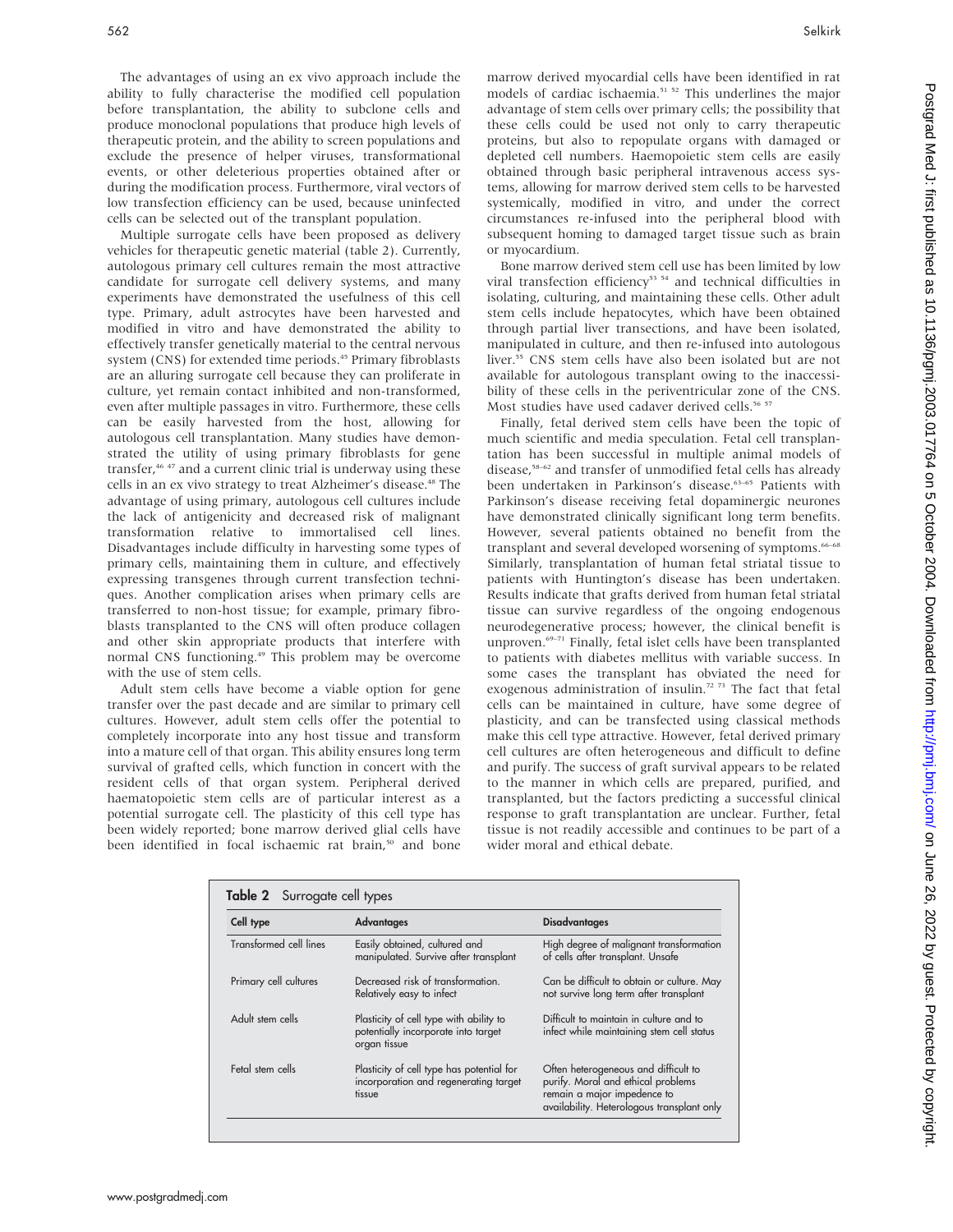| <b>Trial</b>                                                                        | Gene expression                                 | <b>Clinical efficacy</b>                                                                         |
|-------------------------------------------------------------------------------------|-------------------------------------------------|--------------------------------------------------------------------------------------------------|
| CF                                                                                  |                                                 |                                                                                                  |
| Aerosolised AAV-CFTR phase I <sup>81</sup><br>Maxillary sinus<br>AAV-CFTR phase l82 | Not detected<br>Not detected                    | Not reported<br>No improvement                                                                   |
| Aerosolised rAAV2-CFTR phase II <sup>83</sup>                                       | Limited expression<br>with low copy number/cell | Awaiting phase Ilb<br>results                                                                    |
| <b>DMD</b>                                                                          |                                                 |                                                                                                  |
| Phase I DMD naked plasmid<br>DNA-dystrophin <sup>94 95</sup>                        | Results pending                                 | Results pending                                                                                  |
| Alzheimer's disease<br>Ex vivo NGF/fibroblasts phase l <sup>48</sup>                | Results pending                                 | Results pending                                                                                  |
|                                                                                     |                                                 |                                                                                                  |
| Cancer                                                                              |                                                 |                                                                                                  |
| P53 replacement AV-p53 recurrent<br>glioma phase l'45                               | Limited to the injection site                   | Modest survival benefit                                                                          |
| Phase II/III ovarian cancer                                                         | Not determined                                  | No improvement                                                                                   |
| AV-p53 replacement <sup>120</sup><br>Phase I non-small cell lung AV-p53             | Not determined                                  | Suggested survival benefit                                                                       |
| replacement <sup>116</sup><br>HSV-TK phase I mesothelioma <sup>125 126</sup>        | Not determined                                  | No improvement                                                                                   |
| HSV-TK phase I refractotory brain<br>cancer <sup>127-129</sup>                      | Not determined                                  | No improvement                                                                                   |
| CAD/PVD                                                                             |                                                 |                                                                                                  |
| BIOBYPASS phase I CAD <sup>139</sup>                                                | Not determined                                  | Increased exercise tolerance and<br>increased myocardial perfusion                               |
| BIOBYPASS phase I PVD <sup>135</sup>                                                | Not determined                                  | Increased exercise tolerance and<br>increased ankle: brachial index.<br>Improved quality of life |

#### GENE THERAPY APPLIED TO CLINICAL MEDICINE (TABLE 3)

#### Diseases caused by single gene mutations

Diseases caused by a single defective gene represented an early target for corrective gene therapy. Diseases such as Duchenne muscular dystrophy (DMD) and cystic fibrosis (CF) have well established aetiologies and pathophysiologies, with clearly defined genetic mutations.

#### Cystic fibrosis

CF is caused by mutations in a gene on chromosome 7, named cystic fibrosis transmembrane regulator (CFTR). This 230 kb gene encodes a 1480 amino acid protein that acts as a membrane chloride channel.<sup>74 75</sup> As many as six different mutation types and 1000 specific mutations have been identified, and vary in frequency worldwide.<sup>76</sup> The defect results in changes in multiple organ systems, most notably the lungs and pancreas, producing chronic lung infection, pancreatic insufficiency, and diabetes mellitus. The median survival in 2000 was 32 years.<sup>77</sup>

Restoration of the wild type CFTR could be curative. The first phase I clinical trials ever conducted using adenoviral vectors and AAV vectors involved the transfer of CFTR to CF patients.78 79 Trials using first and second generation adenoviral vectors have been limited by the inability to repeatedly administer the virus. The transient nature of the viral expression vector requires such a strategy, but the inflammation induced by these vectors prevented this. Early trials using AAV did not induce inflammation, but failed to demonstrate effective levels of transferred CFTR expression.<sup>79 80</sup> Target Genetics Corporation developed an adenoassociated virus tgAAVCF virus, expressing the CFTR gene, and has administered it to patients in an aerosolised form. Results showed that a single administration of the virus was well tolerated and safe, but virus derived CFTR expression was not detected in patients. Clinical efficacy was not reported.<sup>81</sup> Phase II trials have also been reported using the same vector delivered to the maxillary sinuses of CF patients. Results confirmed the safety of tgAAVCF administration, but again failed to detect expression of the transferred CFTR gene in biopsy specimens and failed to demonstrate clinical improvement in treated patients.<sup>82</sup> A phase I trial has recently been published using a second generation AAV (rAAV2) expressing CFTR. Result indicated that a single administration of the virus was safe with escalating virus concentration; however, the number of cells in the airway expressing the viral CFTR were limited and they contained a low copy number. Both results indicate inefficient transfer of genetic material using this virus.<sup>83</sup> A phase IIb trial is underway to determine if the therapy improves lung function in CF patients.<sup>84</sup>

Similarly, early clinical trials using several different cationic lipid preparations were deemed safe and allowed for repeated administration of CFTR, but were inefficient in transferring the gene, and failed to demonstrate efficacy.<sup>85-88</sup>

Finally, a clinical trial is being undertaken by Copernicus Therapeutics Inc, using a novel method that allows for compaction of a single molecule of DNA condensed to the minimal possible volume. The small volume, positively charged particle is able to pass through cellular and nuclear membrane pores and allows delivery of genetic material to non-dividing cells.<sup>89</sup> Transfer of genes using this technology has proven to be safe in animals, and subsequent phase I clinical trials in CF patients have been completed.<sup>90</sup> In the study, patients received compacted DNA containing CFTR via the nasal passages. Results indicated that the administration is safe and tolerable. The treatment efficacy is not noted in the phase I trial. A phase II, multicentre, double blind, placebo controlled study is underway.<sup>91</sup>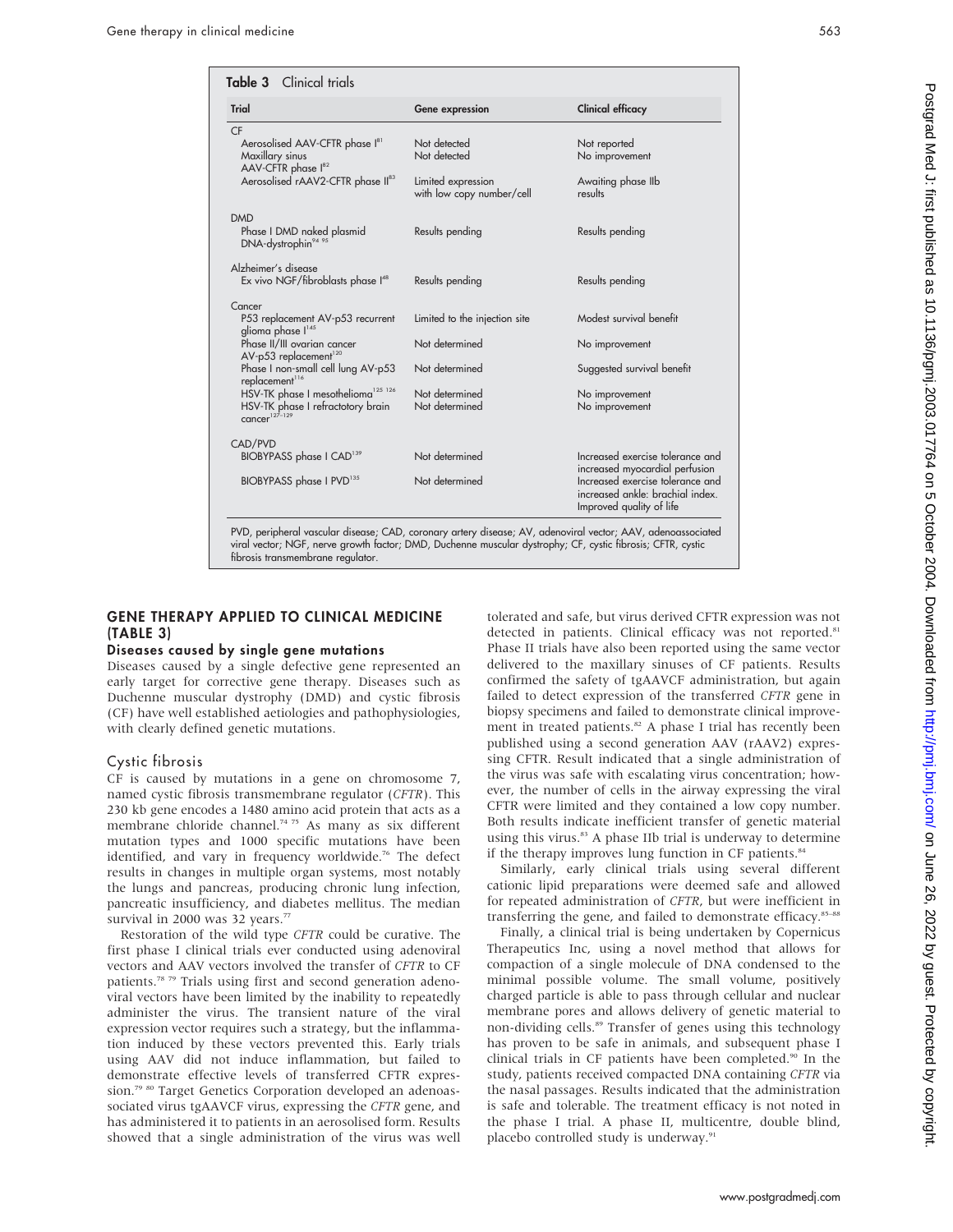#### Duchenne muscular dystrophy

DMD, the most prevalent muscular dystrophy, is caused by large deletions or insertions of the dystrophin gene. This very large gene (cDNA 14 kb) encodes a 3685 amino acid protein $2^2$ that stabilises the muscle cell membrane. Its dysfunction results in destabilisation and subsequent degeneration of muscle tissue.<sup>93</sup>

As with CF, DMD is potentially curable with extensive transfer of the wild type dystrophin gene to muscle tissue. In a similar fashion, strategies are limited due to the large size of the dystrophin gene. Currently, a phase I trial has been initiated using plasmid dystrophin DNA. The naked plasmid is directly injected into the radial muscle in an attempt to determine tolerability and safety as well as gene expression.<sup>94 95</sup> Results have yet to be published. More promising clinical trials should be undertaken using viral vectors to produce ''exon skipping'' of mutated sequences of the dystrophin gene (discussed later).

#### Other diseases

#### Alzheimer's disease

Alzheimer's disease (AD) is the most common cause of dementia. AD generally affects individuals in their sixth and seventh decade, and is characterised by the insidious onset of cognitive changes manifesting initially as forgetfulness. Once the memory defect is established, defects in other areas of cerebral function become obvious, leading to behavioural disturbances including anxiety, agitation, and confusion. The progressive decline in cognitive function usually occurs over five to 10 years, ending with the patient bedridden and succumbing to pneumonia or other recurrent infection.

The disease course is tragic not only for the patient, but for the family and caregivers. It is estimated that four million Americans suffer from the disease, with an average yearly cost to the USA of \$100 billion.<sup>96</sup> Current understanding of the pathophysiology is limited. Current treatment, consisting of acetylcholinesterase inhibitors, modestly retards symptomatic disease progression, but does not prevent neurone  $loss.^{\textrm{\tiny{97-99}}}$ 

However, basic research into neuroprotective factors (factors that prevent neuronal death) over the past two decades has now culminated in a phase I, gene therapy clinical trial for the treatment of AD. The neuroprotective factor (neurotrophic factor) being utilised in the study is nerve growth factor (NGF). NGF was initially described in the 1950s after it was extracted from chick embryos and shown to promote neuronal survival.<sup>100</sup> In the 1980s, several groups reported that NGF administration into brain parenchyma prevented the loss of cholinergic neurones in the forebrain following axotomy,<sup>101-103</sup> and subsequently, NGF was shown to have an effect on age related CNS decline in normal rats. Initially, therapeutic methods focused on intracerebroventricular infusions of NGF to rescue dying neurones; however, several groups reported significant toxic side effects in mice. Successive observations in the early 1990s showed that this method of NGF delivery caused weight loss, decreased appetite, and hypertrophy of cells in the subpial space.104–106 Those animal studies foreshadowed the fate of an intracerebroventricular NGF infusion clinical trial, as three patients with AD receiving infusions developed adverse effects, leading to its premature cancellation.<sup>107</sup>

It became evident that an alternative delivery method was required if NGF was to be used therapeutically. Following multiple rat and primate gene therapy studies, including dose escalation studies,<sup>48</sup> demonstrating the effectiveness and safety of NGF gene therapy in preventing neuronal loss and the absence of significant side effects,108 109 an ambitious, phase I, ex vivo gene therapy clinical trial was initiated in 2000. Primary autologous fibroblasts were infected, in vitro, with an MMLV derived viral vector that expressed NGF constitively from a viral promoter sequence. These infected cells, expressing high levels of NGF, were then transplanted into the nucleus basillis of human subjects.

At the last published report the group had enrolled eight individuals in the phase I safety trial. All patients enrolled were early stage, with ''probable'' AD based on strict clinical research criteria. The study will terminate when all patients have been studied for one year post-transplantation. The goal of the study is to determine the effect of ex vivo gene therapy strategies for CNS disease and to determine if NGF can prevent clinical decline.<sup>48</sup>

#### Cancer

The second leading cause of death in the USA is cancer, with cancer deaths approaching 500 000 annually, and one million cases of cancer diagnosed each year.<sup>110</sup> Current methods of treatment, including chemotherapy, radiation therapy, and surgical debulking, are generally only effective for early stage disease. The more advanced the disease, the less effective the therapy becomes. Furthermore, the side effect profile of chemotherapy is horrifying and many treatment failures are due to intolerable side effects and the inability to continue with an entire treatment course. Many gene therapy clinical trials have been initiated since 1988 to treat cancer. Although multiple studies have been initiated and strategies proposed, only two broad strategies are discussed here.

Replacement gene therapy using  $p53$  is based on the broad concept that correction of a specific genetic defect in tumour cells can reverse uncontrolled cell growth. The wildtype p53 gene product is involved in the recognition of DNA damage and the subsequent correction of that defect or induction of apoptosis in that cell. $111-113$  The gene is altered in over 50% of human malignancies, $114$  and therefore, has become the fulcrum of multiple gene therapy replacement trials. The general strategy is an in vivo gene therapy approach using an adenoviral vector expressing the wildtype  $p53$  gene. The adenovirus delivery mechanism varies depending on where the tumour is located, and in all studies the therapy is combined with surgery, radiation, or chemotherapy, or a combination of the three. Clinical trials in various phases are underway for treatment of glioma,<sup>115</sup> lung cancer,<sup>116</sup> ovarian cancer,<sup>117</sup> breast cancer,<sup>118</sup> and recurrent head and neck cancer.119 Results published to date have been disappointing. Phase I trials for recurrent glioma reported only modest survival benefit and expression of adenoviral derived p53 only a short distance from the site of virus administration.<sup>115</sup> Phase II/III trials for ovarian cancer failed to show treatment benefit with intraperitoneal administration of adenovirus expressing p53 with chemotherapy after debulking surgery.<sup>120</sup> Finally, Swisher et al published antitumour effects associated with the treatment of non-small cell lung cancer; however, no comparable control group was described in their report.<sup>116</sup>

A more elegant strategy for the treatment of cancer involves the use of the HSV thymidine kinase gene (HSVtk) and the prodrug gancyclovir. Gancyclovir is used clinically as an antiviral agent against HSV, Epstein-Barr virus, and cytomegalovirus infection.121 Cells infected with these viruses produce a thymidine kinase that catalyses the conversion of gancyclovir to its active triphosphate form. The triphosphate form is incorporated into DNA and results in chain elongation termination, leading to the death of the cell. $122$ The concept of ''suicide gene therapy'' was initially described in the late 1980s, based on prodrug activation.<sup>123 124</sup> It was proposed that cancer cells be infected with a virus expressing HSV-tk, resulting in constituent expression of the drug activating enzyme in these cells. Subsequent exposure of these infected cancer cells to gancyclovir results in drug activation and death of malignant cells (fig 3).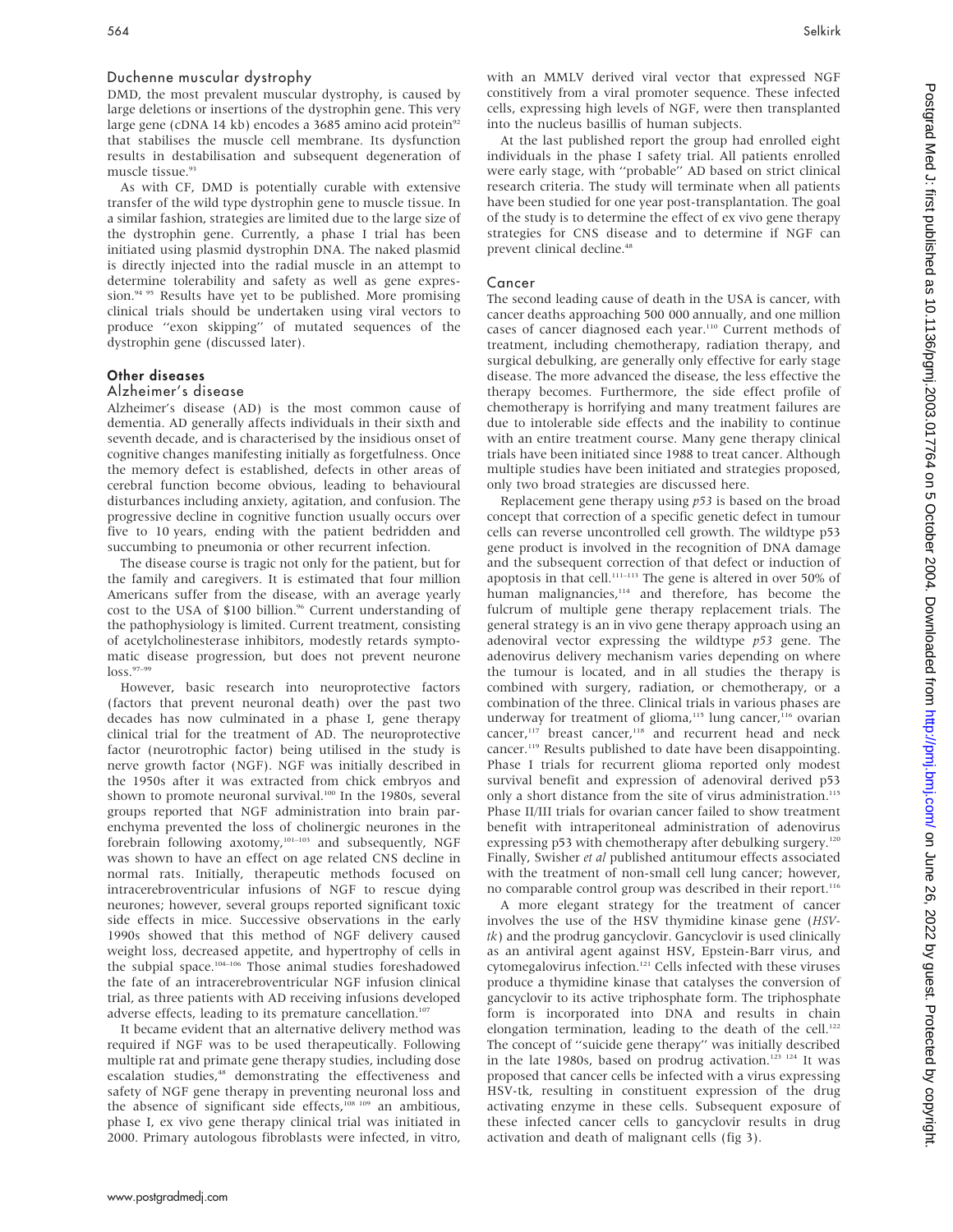

Figure 3 Suicide gene therapy. A virus expressing the drug activating enzyme, HSV-tk, is used to infect malignant cells. Malignant cells are then exposed to gancyclovir, which is activated to a cell lethal form by the HSV-tk enzyme. Cells not infected with the virus, and thus, not expressing HSV-tk, are not affected by the administration of gancyclovir. GCV, gancyclovir; GCV\*\*, activated gancyclovir.

Multiple clinical trials have been undertaken utilising the suicide gene therapy study. In 1998, a report of 21 patients with mesothelioma was published. Patients received intrapleural injection of adenovirus expressing HSV-tk followed by gancyclovir exposure. Multiple toxicity issues were reported with this study without clinical benefit being noted.125 In another trial, 18 patients with prostate adenocarcinoma were injected with adenovirus expressing HSV-tk followed by gancyclovir exposure. Multiple adverse effects were again noted, and only three patients experienced transient tumour regression.<sup>126</sup>

In 1997, Ram et al reported the treatment of refractory recurrent brain malignancy with suicide gene therapy.<sup>127</sup> Survival benefit was not appreciated in the treated group. In a multinational study, 48 patients with recurrent gliablastoma multiforme received HSV-tk/adenovirus injections into the wall of the tumour cavity after resection, with subsequent gancyclovir exposure for 14 days. No clinical benefit was noted.<sup>128</sup> A third trial, accessing the use of HSVtk/gancyclovir therapy for patients with recurrent primary or metastatic brain tumours, was undertaken and also failed to demonstrate significant clinical benefit.<sup>129</sup>

#### Atherosclerosis

Atherosclerosis remains one of the greatest health problems for developed countries. About 12 million Americans have coronary artery disease (CAD) and 1.1 million have a new myocardial infarction (MI) each year.<sup>130 131</sup> Advances have been made in the treatment of atherosclerosis, acute MI, and peripheral vascular disease (PVD); however, morbidity and mortality remain significant, as do treatment failures and rate of recurrence.

The value of collateral blood vessel supply to ischaemic tissue has been recognised for some time. Specifically, the extent of collateral blood vessel supply is inversely proportional to the extent of tissue damage incurred during an acute MI. Individuals lacking significant collaterals who suffer an acute event have more tissue damage and subsequent greater impairment of end organ function. Thus, collateral circulation is a natural ''bypass'' system, which is slow in developing, but effective at decreasing damage to tissue supplied by a diseased artery.

Consequently, it was proposed that the ''bio-induction'' of more effective collateral circulation could be used in patients who were not candidates for traditional surgical procedures and were failing medical management, or possibly to replace traditional forms of coronary artery bypass grafts (CABG) or stents.

Vascular endothelial growth factor (VEGF) became the leading candidate molecule for the induction of angiogenesis.132 However, the short half life of VEGF (about seven minutes) and the extended exposure time required to induce effective angiogenesis in animal models<sup>133 134</sup> was not compatible with protein infusion or injection techniques. Gene therapy was proposed as the appropriate form of delivery as it would allow for sustained, local protein delivery to ischaemic tissue over several weeks. The specific in vivo gene therapy strategy proposed was called ''BioBypass''. It consisted of an adenovirus modified to express the VEGF cDNA sequence, which was then injected into ischaemic tissue. Cells infected would express VEGF and induce angiogenesis into the region of ischaemia. The transient nature of adenovirus expression in cells allowed for continuous expression of VEGF for about four weeks.<sup>135</sup> This time frame is long enough for angiogenesis, but short enough to limit potential side effects of persistent growth factor expression, including malignancy.

Toxicology studies in animals have demonstrated the safety and tolerability of BioBypass,<sup>136</sup> <sup>137</sup> and therefore the concept has proceeded to clinical trials. Phase I clinical trials of 33 patients with limb ischaemia revealed improvement in exercise tolerability, increase ankle: brachial index, and quality of life after 20 injections of the adenovirus expressing VEGF into the affected ischaemic limb tissue.<sup>138</sup> Unfortunately, more rigorous phase II trial results have recently been published and are disappointing. Results indicate that BioBypass did not effectively relieve ischaemia in patients with PVD after virus injection.<sup>139</sup>

Two related phase I trials have been conducted in patients with CAD. One study combined the intramyocardial injection of adenovirus expressing VEGF with concurrent CABG. The second study was conducted on non-surgical candidates failing maximum medical management, who received intramyocardial injection of virus though microscopic thoracotomy. Results indicated an increase in myocardial tissue perfusion and an increase in exercise tolerance after treatment.<sup>140</sup> Further trials are pending.

### LIMITATIONS

General limitations of current gene therapy technology include inefficient gene transfer. Viral vectors are extremely inefficient at transferring genetic material to human cells; even those with very high transduction efficiency in vitro fail to produce significant infection rates when applied to clinical trials. This factor played an important role in the escalation of dose in the ill fated University of Pennsylvania gene therapy clinical trial.

Another overarching issue is the lack of viral specificity. Current techniques do not allow for specific infection of cells; rather, cells in the vicinity of virus delivery are randomly infected. This issue has been partially addressed by the use of tissue specific promoters, which allow expression of the transgene only in tissue that can activate a specific promoter. However, this strategy is not amenable to all disease states and it continues to suffer from technical difficulties such as promoter ''leakage'' from endogenous viral sequences.

Another issue is the lack of long term transgene expression. Although not a concern in some clinical settings, as was demonstrated in PVD and CAD gene therapy, the need for long term expression of a therapeutic gene is essential in other strategies. For example, if the patients in the AD trial received fibroblasts that only expressed neurotrophic factor and salvaged neurones for one year, would the risk of the procedure outweigh the benefit considering that current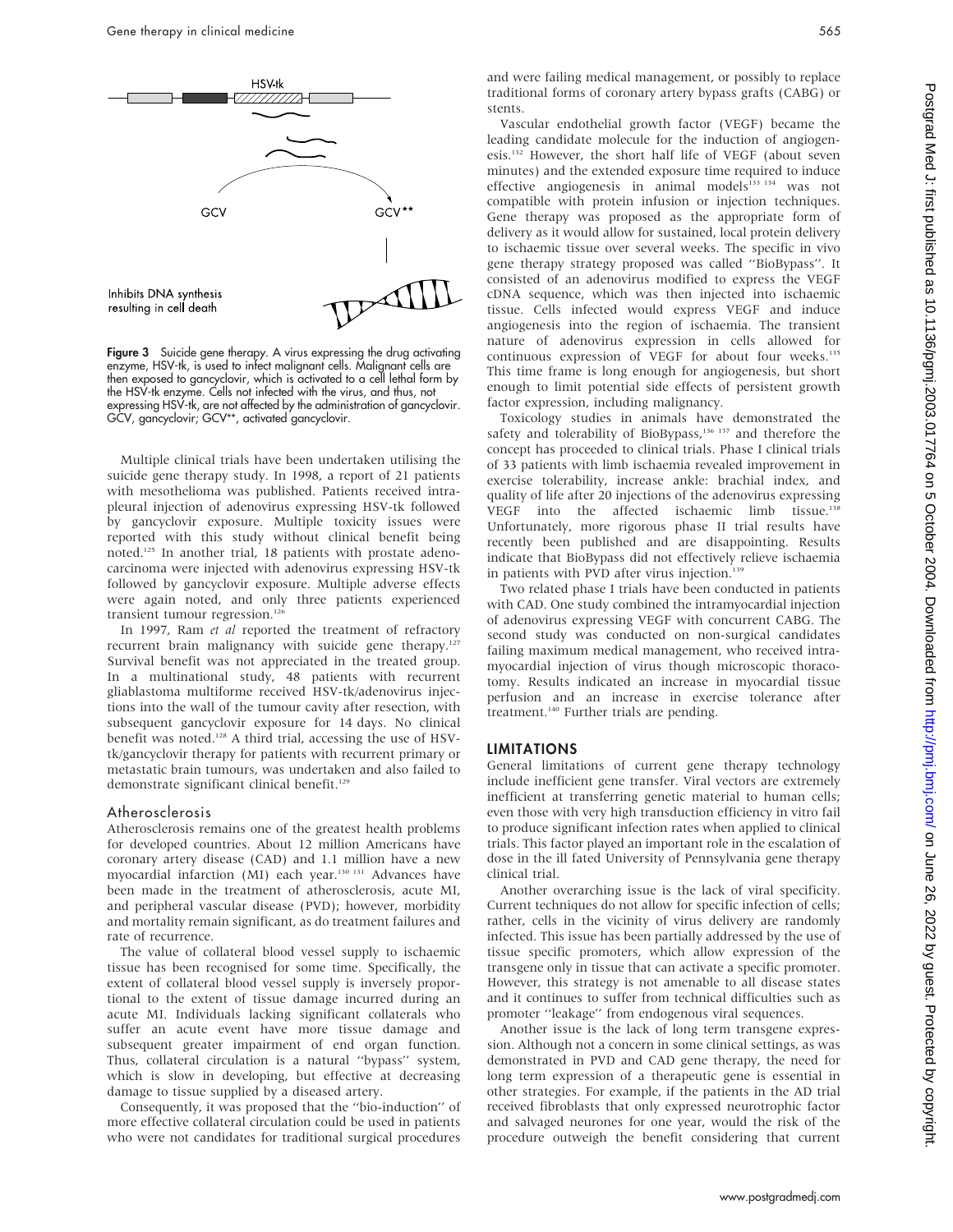medication also delays progression for approximately one year? The problem has been noted in multiple in vitro studies and animal studies where initial high levels of therapeutic protein have resulted in clinical responses, only to be lost several months later.<sup>141</sup>

A final issue, and perhaps most important, is that of controlled gene expression. The ability to turn ''on'' and ''off'' the expression of a therapeutic gene will be essential for those strategies requiring long term expression and those inducing inflammation or utilising growth factors. Induction of inflammation for treating such diseases as cancer may be useful, but once the cancer is cured the inflammation continues if bystander cells are expressing the inciting transgene. Chronic inflammation of a specific tissue is undesirable. Similarly, with the use of growth factors, uncontrolled growth factor expression and function is intimately involved in the malignant transformation processes. The continual expression of a growth factor predisposes to malignancy, as was noted by the researchers conducting the AD clinical trials.<sup>48</sup> It is essential to be able to turn off growth factor expression if malignancy is detected, or if treatment is toxic or no longer deemed useful or necessary. To this end, progress has been made in the development of inducible promoter systems, for example, a tetracycline inducible promoter system has been defined in which the presence of tetracycline (which can be taken orally by patients) will allow the activation of a promoter sequence and result in subsequent therapeutic gene expression. In the absence of tetracycline, theoretically, the transgene is not expressed (fig 4). This ''on/off'' system allows for important dose delivery control. However, these systems are generally plagued by ''leakage'' of promoter activity and are currently imperfect.142 143

#### SAFETY ISSUES

Since the approval of the first clinical gene therapy trial in 1988 and its commencement in 1989, over 3000 patients have been treated with gene therapy. Many of the initial safety considerations raised with early trials remain today. These can be broadly categorised as either pertaining to the delivery vector or the expression of the transferred gene.

The vast majority of clinical trials exploit viruses to transfer expression of genetic material to cells. Administration of a virus can result in inflammation or active infection. The risk



Figure 4 Controlled gene expression. The Tet-On system is an example of controlled gene expression. In the absence of tetracycline, the promoter is not activated and therefore therapeutic gene expression does not occur. However, when tetracycline is given to the patient the promoter sequence is activated and the therapeutic gene expressed; the wavy lines indicate gene transcription and translation into active protein.

of overwhelming inflammation from virus administration was experienced firsthand during the University of Pennsylvania study, which resulted in the death of an 18 year old participant.<sup>20</sup> Secondly, active uncontrolled infection can occur either through multiple recombination events (unlikely given the current design) or through the contamination of replication incompetent viral stocks with a helper virus. There are no known cases of contaminated virus being delivered to patients, and clearly, the testing of material destined for clinical trials is essential and quite routine. Thirdly, the administration of retrovirus, which incorporates randomly into the genome, can result in insertional mutagenesis and malignant transformation. As mentioned previously, the treatment of severe combined immunodeficiency with autologous transplants of stem cells infected with a retrovirus expressing the deficient gene resulted in the alleviation of symptoms in patients. However, two of the 11 patients developed T cell leukaemia because the virus integrated downstream from an oncogene, resulting in its upregulation.<sup>21-24</sup>

The expression of various types of therapeutic genes predisposes patients to adverse effects. As mentioned earlier, the utilisation of growth factors for neurodegenerative disease or the use of proangiogenic molecules for CAD can promote tumour growth. Likewise, the expression of proinflammatory cytokines for the treatment of malignancy can result in aberrant inflammatory conditions. Although the administration of any therapeutic agent is associated with side effects, the complete inability to withdraw the agent delivered via gene therapy is particularly troublesome.

Finally, there is a theoretical risk of inadvertent alteration of germline cells. The event has been reported in animal models, but is yet to be accurately described after administration to humans.

#### FUTURE DIRECTIONS

New strategies for the application of gene transfer to the treatment of human disease are rapidly evolving. Two emerging techniques, RNA interference and exon skipping, hold particular promise.

RNA interference, or post-transcriptional gene silencing, was initially demonstrated in invertebrates and plants.<sup>144</sup> The technique results in the selective and persistent suppression of gene expression and has been used extensively to study gene function. Briefly, double stranded RNA, homologous to the gene targeted for suppression, is introduced into cells where it is cleaved into small fragments of double stranded RNA named short interfering RNAs (siRNA). These siRNAs guide the enzymatic destruction of the homologous, endogenous RNA, preventing translation to active protein.<sup>145-148</sup> They also prime RNA polymerase to synthesis more siRNA, perpetuating the process, and resulting in persistent gene suppression.<sup>149</sup> <sup>150</sup>

To effectively silence specific genes in mammalian cells, Elbashu et al designed short hairpin RNA (shRNA). These sequences, which can be cloned into expression vectors and transferred to cells, result in the transcription of a double stranded RNA brought together by a hairpin loop structure (fig 5). These shRNAs effectively mimic siRNA and result in specific and persistent gene suppression in mammalian cells.<sup>151</sup> Multiple groups have effectively incorporated Multiple groups have effectively incorporated shRNA coding sequences into AAV and lentiviral vectors and demonstrated specific gene suppression in mammalian cells.152–155

This technique has possible application to various disease states, including HIV infection. The suppression of specific viral protein expression could prevent viral replication and propagation. The technique could also suppress expression of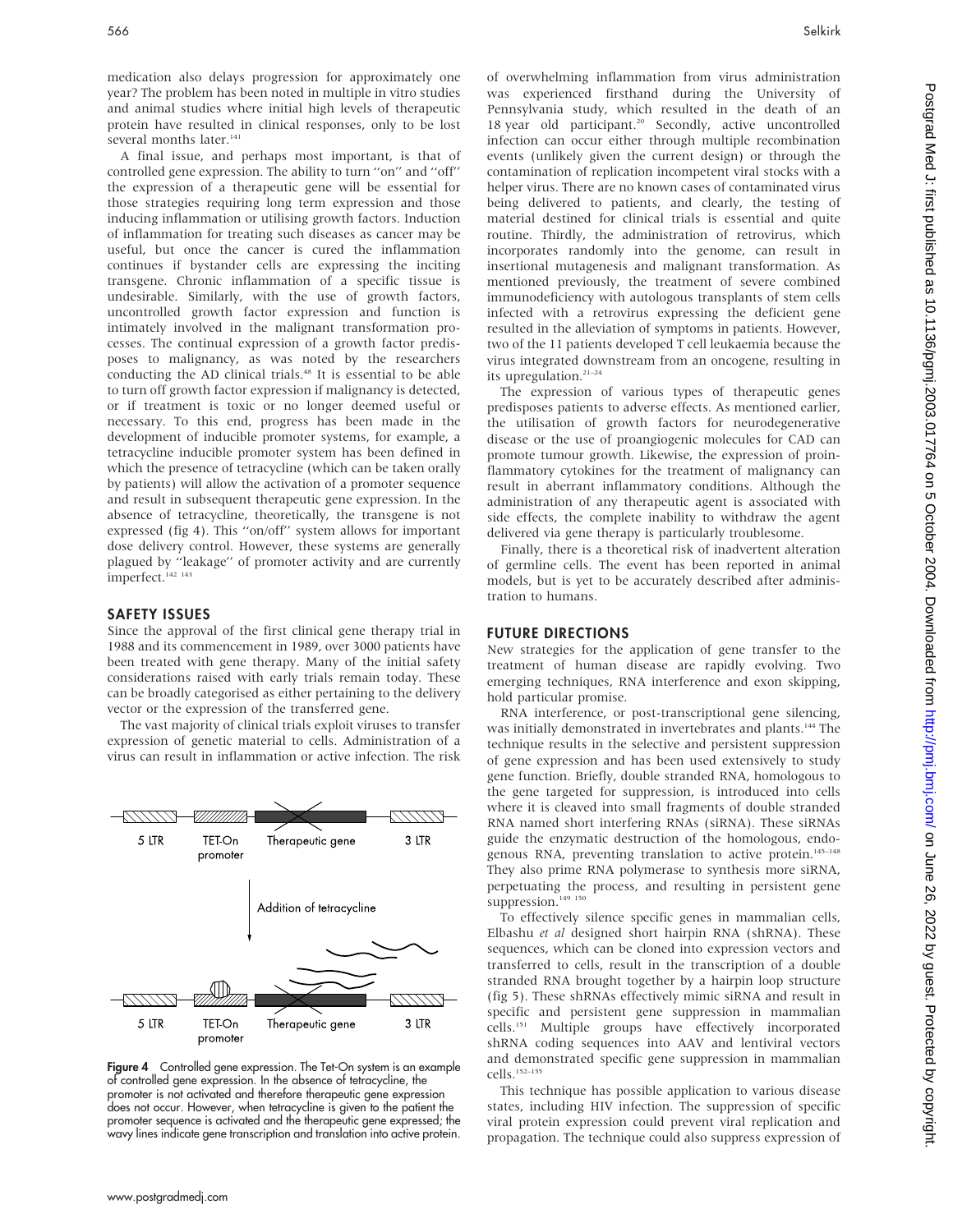

**Figure 5** RNA interference and exon skipping. (A) RNA interference silences specific gene expression. The ''turning off'' of a gene is mediated by the expression of a short homologous RNA sequence from a viral vector that forms a hairpin. (B) Exon skipping is mediated by the expression of a short fragment of RNA that binds to a splice site (arrows). This prevents normal posttranscriptional modification and results

in a protein with one fewer exon. In this example, the splice site before exon 2 is blocked (\*) and exon 2 is spliced with the introns from the final transcript.

 $\overline{B}$ 

aberrant gene products or inflammatory proteins that may contribute to disease states.

exon 3 exon 4

exon 1

A second emerging technique, exon skipping, may have important therapeutic implications for patients with DMD. The technique uses short sequences of RNA that are complementary to exon recognition sequences or exon splicing enhancer sequences. The expressed complementary RNA will bind to these regions of the gene and prevent the splicing of intron and exon at that site.<sup>156–158</sup> The result of the altered post-transcriptional processing is the removal of a target exon from the final protein (fig 5).

This technique is particularly relevant to DMD. DMD results from frameshift mutations (reading frame is not preserved) that produce a completely aberrant protein. However, the less severe phenotype, Becker's muscular dystrophy (BMD), results from an in frame mutation (reading frame is preserved) in the same gene. Thus, an exon with an insertion or deletion that disrupts the reading frame of the dystrophin gene (producing DMD) could be spliced out using the exon skipping technique. The reading frame would be maintained and the dystrophin gene would be converted from a frame shift mutation to an in frame mutation. More importantly, a patient with DMD could be converted to a BMD phenotype, resulting in decreased morbidity and prolonged life expectancy.<sup>159</sup>

#### **CONCLUSION**

In conclusion, gene therapy continues to offer great promise in treating disease for which ineffective modalities exist or no options are available. The basic paradigm for gene delivery has been constant for some time, in vivo and ex vivo. However, the strategies to deliver genetic material within these paradigms are highly variable and new, insightful techniques emerge continuously. Currently gene therapy based clinic trials are being conducted in many of the major disease processes and in rare, usually well defined, genetic disorders. As basic science continues to progress within the field, more effective clinical trials will be launched and

eventually will successfully treat or even cure patients. As this occurs, it will be essential for all physicians to understand the basic concepts encompassing a complex field.

#### APPENDIX 1: GLOSSARY OF TERMS

Post transcriptional modification after blocking the

splice site with RNA exon skipping

Autologous: Donor cells and recipient organism are the same; in contrast to heterologous in which cells and recipient are genetically different.

Antigenicity: The potential to act as an antigen and induce an inflammatory immune response.

Cell culture: Refers to growing cells in an artificial environment, using a flask, synthesised medium, and an incubator.

Copy number: The number of individual genes that were transferred to a cell. Generally, this level correlates with level of gene product.

Exon skipping: A technique that allows selected exons to be deleted from the final protein. The process is mediated by transcription of sequences homologous to exon splice sites.

Expression: Refers to the transcription and translation of a bioactive protein in a cell.

Ex vivo gene therapy: A two step strategy to transfer genetic material to an organ system. The first step involves the transfer of the gene to a surrogate cell. The second step involves the transfer of the surrogate cell, expressing a therapeutic protein, to an organ system.

Frame shift mutation: A mutation that disrupts the RNA reading frame, resulting in a completely abnormal amino acid protein sequence after the mutation. In contrast, ''in frame'' mutations preserve the original reading frame, and therefore, after the mutation the amino acid sequence of the protein is unchanged from the wild type protein.

Helper virus: A virus (usually contaminant) that aids in the replication of a virus that by itself cannot replicate.

Integrate: The permanent incorporation of a DNA sequence into the genome of a cell, resulting in its persistence after cell division.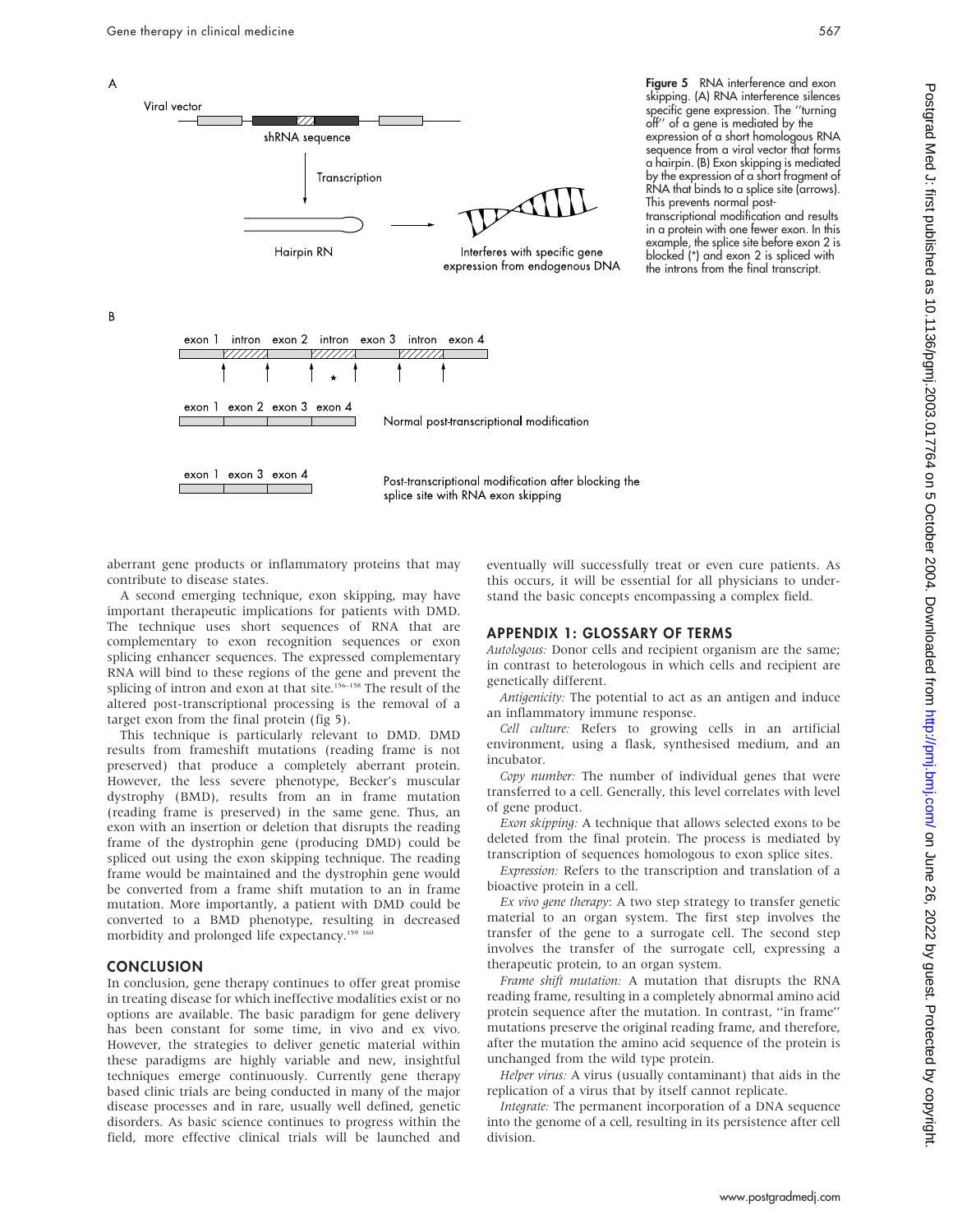In vivo: Refers to the natural environment.

In vivo gene therapy: A strategy to deliver genetic material by directly administering the transfer vector to target cells.

Monoclonal: A population of cells derived from one cell; these cells should be genetically identical.

Packaging cell line: A cell line that is engineered to produce virus particles.

Polyclonal: A population of cells derived from multiple cells. These cells are genetically and phenotypically heterogenic.

Post-transcriptional gene silencing (RNA interference): A technique used to suppress the expression of an endogenous gene. The process is mediated by the expression of short pieces of RNA that are homologous to the gene targeted for suppression.

Replication incompetent virus: A virus that is limited to one round of infection.

Self replicating virus (replication competent): A virus that can infect cells and subsequently produce infectious progeny to infect further cells.

shRNA (short hairpin RNA): Short RNA sequences that form a hairpin structure after transcription. The shRNA will interfere with endogenous gene expression in mammalian cells and is homologous in function to siRNA.

siRNA (short interfering RNA): Short pieces of RNA that bind to endogenous RNA sequences and mediate their degradation, preventing translation to a protein.

Subclone: A monoclonal population isolated from a polyclonal population.

Surrogate cell: A cell type used to transfer expression of a therapeutic protein to an organ system.

Therapeutic gene: A gene transferred to a cell, which when expressed will hypothetically alter disease course favourably.

Transgene: Synomonous with ''gene of interest'' and ''therapeutic gene''.

Viral vector: Altered virus that has been engineered to contain one or several genes of interest in addition to viral sequences that code for transcriptional and packaging signals and viral structural proteins. This structure ''carries'' the therapeutic gene to cells so that it can be expressed.

#### REFERENCES

- 1 Friedman T, Roblin R. Gene therapy for human genetic disease? Science 1972;175:949–55.
- 2 Anderson WF. Prospects for human gene therapy. Science 1984;226:401–9.
- 3 Miller AD. Human gene therapy comes of age. Nature 1992;357:45560.
- 4 Anderson WF. Human gene therapy. Science 1992;256:808–13.
- 5 Rogers S, Pfuderer P. Use of viruses as carriers of added genetic information. Nature 1968;219:749–51.
- 6 Graham FL, Van der Eb AJ. A new technique for the assay of infectivity of human adenovirus DNA. Virology 1973;52:456–67.
- 7 Wigler M, Pellicer A, Silverstein S, et al. Transfer of single-copy eukaryotic nes using total cellular DNA as donor. Cell 1978;14:725-31.
- 8 Mulligan RC, Berg P. Factors governing the expression of a bacterial gene in mammalian cells. Mol Cell Biol 1981a;1:449–59.
- 9 Mulligan RC, Berg P. Selection for animal cells that express the Escherichia coli gene for xanthine-guanine phosphoribosyltransferase gene. Proc Natl Acad Sci USA 1981b;78:2072–6.
- 10 Mercola KE, Stang HD, Browne J, et al. Insertion of a new gene of viral origin into bone marrow cells of mice. Science 1980;208:1033–5.
- 11 Wade N. UCLA gene therapy racked by friendly fire. Science 1980;210:509–11.
- 12 Anderson WF, Fletcher JC. Gene therapy in human beings: when is it ethical to begin? N Engl J Med 1980;303:1293–7.
- 13 Temin HM. Malignant transformation of cells by viruses. Perspect Biol Med 1970;14:11–26.
- 14 Temin HM. Mechanism of cell transformation by RNA tumor viruses. Annu Rev Microbiol 1971;25:609–48.
- 15 Temin HM. The DNA provirus hypothesis. Science 1976;192:1075–80. 16 Shimotohno K, Temin HM. Formation of infectious progeny virus after
- insertion of herpes simplex thymidine kinase gene into DNA of an avian retrovirus. Cell 1981;26:67–77.
- 17 Wei CM, Gibson M, Spear PG, et al. Construction and isolation of a transmissible retrovirus containing the src gene of Harvey murine sarcoma

virus and the thymidine kinase gene of herpes simplex virus type 1. J Virol 1981;39:935–44.

- 18 Tabin CJ, Hoffmann JW, Goff SP, et al. Adaptation of a retrovirus as a eucaryotic vector transmitting the herpes simplex virus thymidine kinase gene. Mol Cell Biol 1982;2:426–36.
- 19 Eliot M. Gene therapy death prompts review of adenovirus vector. Science 1999;286:2244–5.
- 20 Vogel G. Gene therapy. FDA moves against PENN scientist. Science 2000;290:2049–51.
- 21 Cavazzana-Calvo M, Hacein-Bey S, de Saint Basile G, et al. Gene therapy of human severe combined immunodeficiency (SCID)-X1 disease. Science 2000;288:627–9.
- 22 Hacein-Bey-Abina S, Fischer A, Cavazzana-Calvo M. Gene therapy of X-
- linked severe combined immunodeficiency. Int J Hematol 2002;**76**:295–8.<br>23 **Hacein-Bey-Abina S**, von Kalle C, Schmidt M, et al. A serious adverse event<br>after successful gene therapy for X-linked severe combined<br>immunodefic
- 24 Hacein-Bey-Abina S, Von Kalle C, Schmidt M, et al. LMO2-associated clonal T cell proliferation in two patients after gene therapy for SCID-X1. Science 2003;302:415–19.
- 25 Miller DG, Adam MA, Miller AD. Gene transfer by retrovirus vectors occurs only in cells that are actively replicating at the time of infection. Mol Cell Biol 1990;10:4239–42.
- 
- 26 **Johnson P**, Miyanohura A, Levind F, *et al.* Cytotoxicity of a replication<br>defective mutant of herpes simplex virus type 1. *J Virol* 1992;**66**:2952–65.<br>27 **Chiocca EA**, Choi BB, Cai WZ, *et al.* Transfer and expressio in rat brain neurons mediated by herpes simplex virus mutants. New Biology 1990;2:739–46.
- 28 Burton EA, Wechuck JB, Wendell SK, et al. Multiple applications for replication-defective herpes simplex virus vectors. Stem Cells 2001;19:358–77.
- 29 Goss JR, Goins WF, Lacomis D, et al. Herpes simplex-mediated gene transfer of nerve growth factor protects against peripheral neuropathy in<br>streptozotocin-induced diabetes in the mouse. *Diabetes* 2002;**51**:2227–32.
- 30 Chattopadhyay M, Wolfe D, Huary S, et al. In vivo gene therapy for pyridoxine-induced neuropathy by herpes simplex virus-mediated gene ransfer of neurotrophin-3. Ann Neurol 2002;51:19–27
- 31 Pulkkauen KJ, Parkkinen JJ, Laukkanes JM, et al. HSV-tk gene therapy for human renal cell carcinoma in nude mice. Cancer Gene Ther 2001;8:529–36.
- 32 Solly SK, Trajcerski S, Frisen C, et al. Replicative retroviral vectors for cancer ene therapy. Cancer Gene Ther 2003;10:30-9.
- 33 Uchida E, Mizugrechi H, Ishii-Watabe A, et al. Comparison of the efficiency and safety of nonviral vector-mediated gene transfer into a wide range of human cells. Biol Pharm Bull 2002;25:891–7.
- 34 Byrnes AP, Rusby JE, Wood MJA, et al. Adenovirus gene transfer causes inflammation in the brain. Neuroscience 1995;66:1015–24.
- 35 Mitani K, Kubo S. Adenovirus as an integrating vector. Curr Gene Ther 2002;2:135–44.
- 36 Kaplitt MG, Leone P, Samulski RJ, et al. Long-term gene expression and phenotypic correction using adeno-associated virus vectors in the mammalian brain. Nat Genet 1994;8:148–54.
- 37 Monahan PE, Jooss K, Sands MS. Safety of adeno-associated virus gene therapy vectors: a current evaluation. Expert Opinion Drug Safety  $2002 \cdot 1.79 - 91$
- 38 Owens RA. Second generation adeno-associated virus type 2 based gene therapy systems with the potential for preferred integration into AAVS. Cur Gene Ther 2002;2:145–59.
- 39 Kochanek S, Schieelner G, Volpers G. High capacity ''gutless'' adenoviral vectors. Curr Opin Mol Ther 2001;3:454–63.
- 40 Bukrinsky MI, Haggerty S, Dempsey MP, et al. A nuclear localization signal within HIV-1 matrix protein that governs infection of non-dividing cells. Nature 1993;365:666–9.
- 41 **Amado RG**, Chen ISY. Lentiviral vectors—the promise of gene therapy within reach. Science 1999;285:674–6.
- 42 Yee JK, Zaia JA. Prospects for gene therapy using HIV-based vectors. Somatic Cell Mol Genet 2001;26:159–74.
- 43 Ikeda Y, Goto Y, Yonemitsu Y, et al. Simian immunodeficiency virus-based lentivirus vector for retinal gene transfer: a preclinical safety study in adult rats. Gene Ther 2003;10:1161–9.
- 44 Thomas CE, Ehrhardt A, Kay MA. Progress and problems with the use of viral vectors for gene therapy. Nat Rev Genet 2003;4:346–58.
- 45 Selkirk SM, Greenberg SJ, Plunkett RJ, et al. Syngeneic central nervous system transplantation of genetically transduced mature, adult astrocytes. Gene Ther 2002;9:432–43.
- 46 Horellou P, Brundin P, Kalen P, et al. In vivo release of dopa and dopamine from genetically engineered cells grafted to the denervated rat striatum. Neuron 1990;5:393–402.
- 47 Tuszynsiki MH, Roberts J, Senut MC, et al. Gene therapy in the adult primate brain: intraparenchymal grafts of cells genetically modified to produce nerve growth factor prevent cholinergic neuronal degeneration. Gene Ther 1996;3:305–14.
- 48 Tuszynsiki MH. Growth-factor gene therapy for neurodegenerative disorders. Lancet Neurol 2002;1:51–7.
- 49 Kawaja MD, Gage FH. Morphological and neurochemical features of cultured primary skin fibroblasts of Fischer 344 rats following striatal implantation. J Comp Neurol 1992;317:102-16.
- 50 Eglitis MA, Dawson D, Park K-W, et al. Targeting of marrow-dervied
- astrocytes to the ischemic brain. Neuroreport 1999;10:1289–92.<br>51 Yang R, Liu YH, Yang XP, et al. Myocardial infarction and cardiac<br>remodeling in mice. Exp Physiol 2002;87:547–55.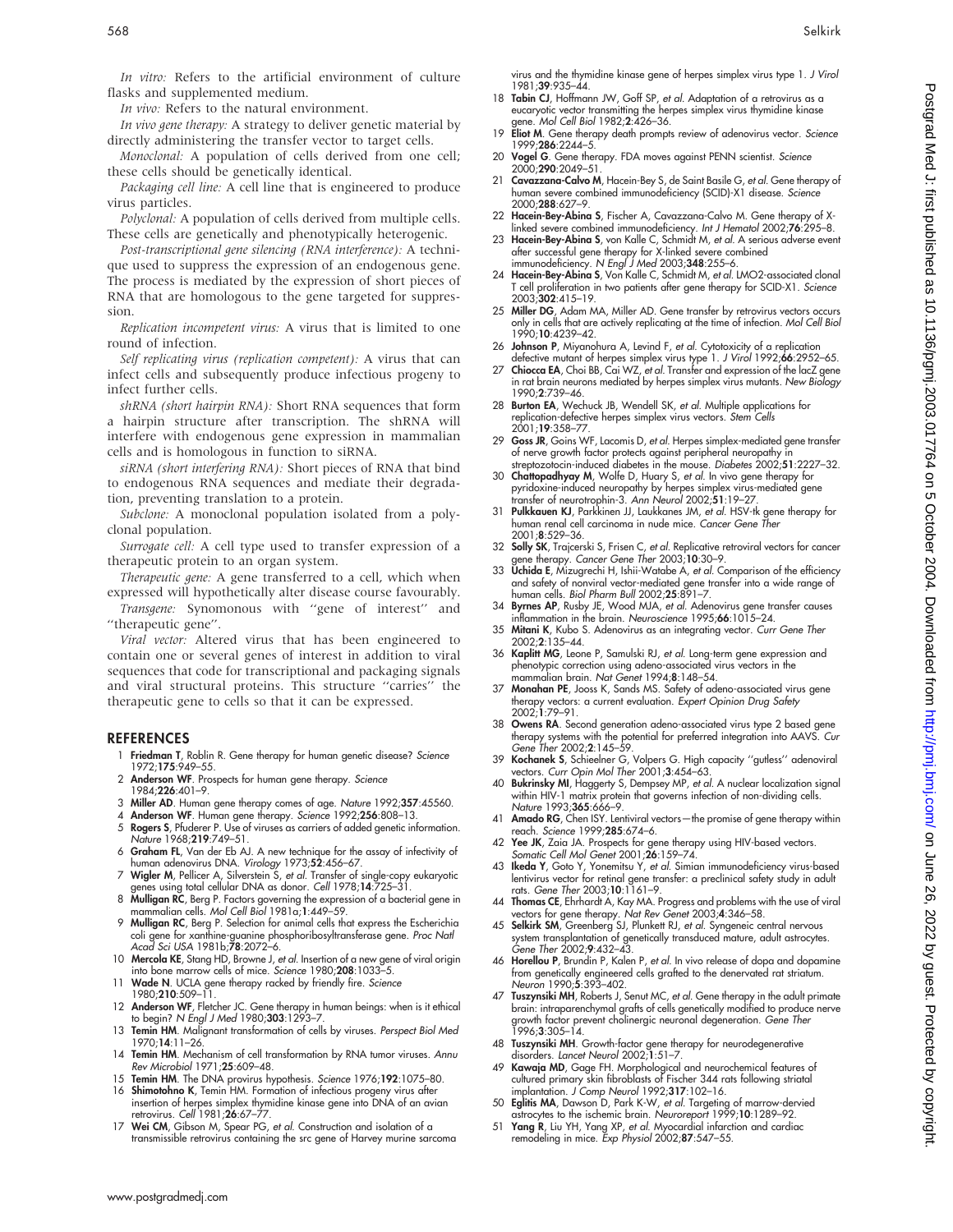- 52 Orlic D, Kagstura J, Chimenti S, et al. Bone marrow stem cells regenerate
- infarcted myocardium. Pediatr Transplant 2003;7(suppl 3):86–8. 53 Case SS, Price MA, Jordan CT, et al. Stable transduction of quiescent CD34+ CD38- human, hematopoitic cells by HIV-1 based lentiviral vectors. Proc Natl Acad Sci USA 1999;96:2988–93.
- 54 Douglas J, Kelly P, Evans JT, et al. Efficient transduction of human lymphocytes and CD34+ cells via human immunodeficiency virus-based ene transfer vectors. Hum Gene Ther 1999;10:935-45.
- 55 Andreoletti M, Loux N, Vons C, et al. Engraftment of autologous retroviral transduced hepatocytes after intraportal transplantation into nonhuman primates: implications for ex vivo gene therapy. Hum Gene Ther  $2001;12:169-79.$
- 56 Lois C, Alvarez-Buylla D. Proliferating subventricular zone cells in the adult mammalian forebrain can differentiate into neurons and glia. Proc Natl Acad Sci USA 1993;90:2074–7.
- 57 Johansson CB, Momma S, Clarla DL, et al. Identification of a neural stem cell in the adult mammalian central nervous system. Cell 1999;96:25–34.
- 58 Lin Q, Cunninghan LA, Epstein LG, et al. Human fetal astrocytes as an ex vivo gene therapy vehicle for delivering biologically active nerve growth factor. Hum Gene Ther 1997;8:331–9.
- 59 Pesce M, Orlandi A, Iachininoto MG, et al. Myoendothelial differentiation of human umbilical cord blood-derived stem cells in ischemic limb tissues. Circ Res 2003;93:e51–62.
- 60 Ishikawa F, Drake CJ, Yang S, et al. Transplanted human cord blood cells give rise to hepatocytes in engrafted mice. Ann N Y Acad Sci 2003;996:174–85.
- 61 Dowell JD, Rubart M, Pasumarthi KB, et al. Myocyte and myogenic stem cell transplantation in the heart. Cardiovasc Res 2003;58:336–50.
- 62 Zalzman M, Gupta S, Giri RK, *et al.* Reversal of hyperglycemia in mice by<br>using human expandable insulin-producing cells differentiated from fetal<br>liver progenitor. *Proc Natl Acad Sci USA* 2003;10:7253–8.<br>**63 Bjorklun**
- pathway by intracerebral nigral transplant. *Brain Res* 1979;117:555–60.<br>64 **Lindvall O**, Brundin P, Widner H, *et al.* Grafts of fetal dopamine neurons
- survive and improve motor function in Parkinson's disease. Science 1990;247:574–7.
- 65 Widner H, Tetrud J, Rehncrona S, et al. Bilateral fetal mesecephalic grafting in two patients with parkinsonism induced by 1-methyl-4-phenly-1,2,3,6-<br>tetrahydropyridine. N *Engl J Med* 1992;**327**:1556–63.<br>66 **Piccini P**, Brooks DJ, Bjorklund A, *et al.* Dopamine release from nigral
- transplants visualized in vivo in a Parkinson's patient. Nat Neurosci 1999;2:1137–40.
- 67 Piccini P, Lindvall O, Bjorklund A, et al. Delayed recovery of movementrelated cortical function in Parkinson's disease after striatal dopaminergic grafts. Ann Neurol 2000;48:689-95.
- 68 Mendez I, Dagher A, Hong M, et al. Simultaneous intrastriatal and intranigral fetal dopaminergic grafts in patients with Parkinson disease, a<br>pilot study: report of three cases. *J Neurosurg* 2002;**96**:589–96.<br>69 **Pakzaban P**, Deacon T, Burns L, *et al.* Increased proportion of AchE-rich
- zones and improved morphologic integration in host striatum of fetal grafts derived from the lateral but not medial ganglionic eminence. Exp Brain Res 1993;97:13–22.
- 70 Isaacson O, Deacon T, Pakzaban P, et al. Transplanted xenogenic neural cells in neurodegenerative disease models exhibit remarkable axonal targe specificity and distinct growth patterns of glial and axonal fibers. Nat Med 1995;1:1189–94.
- 71 Freeman TB, Sanberg PR, Isacson O. Development of the human striatum: Implications for fetal striatal transplantation. Cell Transplant 1995;4:539–45.
- 72 Weir GC, Bonner-Weir S, Leahy JL. Islet mass and function in diabetes and transplantation. Diabetes 1990;39:401–5.
- 73 Ryan EA, Lakey JR, Paty BW, et al. Successful islet transplantation: continued insulin reserve provides long-term glycemic control. Diabetes 2002;51:2148–57.
- 74 Riordan JR, Rommens JM, Kerem BS, et al. Identification of the cystic fibrosis gene: cloning and characterization of complementary DNA. *Science*<br>1989;**245**:1066–73.
- 75 Collins FS. Cystic fibrosis: molecular biology and therapeutic implications.
- database. Available at: http://www.genet.sickkids.on.ca/cftr (accessed 1 February 2004).
- 77 **Cystic Fibrosis Foundation**. Cystic Fibrosis Foundation Patient Registry<br>annual report 2000. Bethesda: Cystic Fibrosis Foundation, 2001.<br>78 **Crystal RG**, McElvaney NG, Rosenfeld MA, *et al.* Administration of an
- adenovirus containing the human CFTR cDNA to the respiratory tract of individuals with cystic fibrosis. Nat Genet 1994;8:42–51.
- 79 Flotte T, Carter B, Conrad C, et al. A phase I study of an adeno-associated virus-CFTR gene vector in adult CF patients with mild lung disease. Hum Gene Ther 1996;7:1145-59.
- 80 **Wagner JA**, Reynolds T, Moran ML, *et al.* Efficient and persistent gene<br>transfer of AAV-CFTR in maxillary sinus. Lancet 1998;**35**1.1702–3.<br>81 A**irken ML**, Moss RB, Waltz DA, *et al.* A phase I study of aerosolized<br>adm
- Hum Gene Ther 2001;12:1907–16.
- 82 Wagner JA, Nepomuceno IB, Messner AH, et al. A phase II, double-blind, randomized, placebo-controlled clinical trial of tgAAVCF using maxillary sinus delivery in patients with cystic fibrosis with antrostomies. Hum Gene Ther 2002;13:1349–59.
- 83 Flotte TR, Zeitlin PA, Reynolds TC, et al. Phase I trial of Intranasal and Endobronchial administration of a recombinant adeno-associated virus

serotype 2 (rAAV2)-CFTR vector in adult cystic fibrosis patients: a two-part clinical study. Hum Gene Ther 2003;14:1079–88.

- 84 Cystic Fibrosis Foundation. Available at: http://www.cff.org/research/ genetic\_studies\_aavcftr\_gene\_transfer\_agent.cfm (accessed 20 January 2004).
- 85 **Zabner J**, Cheng SH, Meeker D, *et al.* Comparison of DNA-lipid complexes and DNA alone for gene transfer to cystic fibrosis airway epithelia in vivo.<br>J Clin Invest 1997;**100**:1529–37.
- 86 Porteous DJ, Dorin JR, McLachlan G, et al. Evidence for safety and efficacy of DOTAP cationic liposome mediated CFTR gene transfer to the nasal epithelium of patients with cystic fibrosis. Gene Ther 1997;4:210–18.
- 87 Chadwick SL, Kingston HD, Stern M, et al. Safesty of a single aerosol administration of escalating doses of the cationic lipid GL-67/DOPA/DMPE-PEG5000 formulation to the lungs of normal volunteers. Gene Ther 1997;4:937–42.
- 88 Knowles MR, Noone PG, Hohneker K, et al. A double-blind, placebo controlled, dose ranging study to evaluate the safety and biological efficacy of the lipid-DNA complex GR213487B in the nasal epithelium of adult patients with cystic fibrosis. Hum Gene Ther 1998;9:249–69.
- 89 Lin G, Li D, Pasumarthy MK, et al. Nanoparticals of compacted DNA transfect post mitotic cells. J Biol Chem 2003;278:32578–86.
- 90 Ziady AG, Gedeon GR, Muhammad O, et al. Minimal toxicity of stabilized compacted DNA nanoparticles in murine lung. Mol Ther 2003;8:948–56. 91 Copernicus Therapeutics. Press release. Available at:
- copernicustherapeutics.com/pdf/Cystic\_Fibrosis\_Clinical\_Trial\_Results\_ 042903.pdf.
- 92 Nobile C, Marchi J, Nigro V, et al. Exon-intron organization of the human dystrophin gene. Genomics 1997;45:421–24.
- 93 Ohlendieck K, Matsumura K, Ionasescu N, et al. Duchenne muscular dystrophy deficiency of dystrophin-associated protein in the sarcolemma.<br>Neurology 1993;4**3**:795–800.<br>94 **Thiodellet C**, Blot S, Squiban P, *et al.* Current protocol of a research phase I
- clinical trial of tull-length dystrophin plasmid DNA in Duchenne/Becker<br>muscular dystrophies. Part I: rationale. Neuromusc Disord 2002;**12**:S49–51.
- 95 Romero NB, Benveniste O, Payan C, et al. Current protocol of a research phase I clinical trial of full-length dystrophin plasmid DNA in Duchenne/ Becker muscular dystrophies. Part II: clinical protocol. Neuromusc Disord 2002;12:S45–8.
- 96 Leifer E. Early diagnosis of Alzheimer's disease: clinical and economic benefits. J Am Ger Soc 2003;51:S281–8.
- 97 Tariot PN. Maintaining cognitive function in Alzheimer disease: how effective are current treatments? Alzheimer Dis Assoc Disord 2001;15(suppl 1):S26–33.
- 98 Farlow M. A clinical overview of cholinesterase inhibitors in Alzheimer's dementia. Int Psychoger 2002;4(suppl 1):93–126.
- 99 **Locca P**, Cocuzza E, Marchiaro L, *et al.* Donepexil I n the treatment of<br>Alzheimer's disease: long term efficacy and safety. *Prog*<br>Neuropsychopharmocol Biol Psychiatry 2002;**26**:369-73.<br>**100 Levi-Montalcini R**, Hambu
- embryo. J Exp Zool 1951;116:321-62.
- 101 Hefti F. Nerve growth factor (NGF) promotes survival of septal cholinergic neurons after fimbrial transection. J Neurosci 1986;6:2155–62.
- 102 Williams LR, Varon S, Peterson GM, et al. Continuous infusion of nerve growth factor porevents basal forebrain neuronal death after fimbria-fornix transection. Proc Natl Acad Sci USA 1986;83:9231-5.
- 103 Kromer LF. Nerve growth factor treatment after brain injury prevents neuronal death. Science 1987;235:214–16.
- 104 Winkler J, Ramirez GA, Kuhn HG, et al. Reversible induction of Schwann cell hyperplasia and sprouting of sensory and sympathetic neuritis in vivo after continuous intracerebroventricular administration of nerve growth factor. Ann Neurol 1996;40J:128–39.
- 105 W**illiams LR**. Hypophagia is induced by intracerebroventricular<br>| administration of nerve growth factor. *Exp Neurol* 1991;**113**:31–7.<br>| 106 **Isaacson LG**, Saffran BN, Crutcher KA. Intracerebral NGF infusion induces
- hyperinnervation of cerebra blood vessels. Neurobiol Aging 1990;11:51–5.
- 107 **Eriksdotter JM**, Nordberg A, Amberla K, *et al.* Intracerebrobentricular<br>infusion of nerve growth factor in three patients with Alzheimer's disease. Dement Geriatr Cogn Disord 1998;9:246–57.
- 108 Chen KS, Gage FH. Somatic gene transfer of NGF to the aged brain: behavioral and morphological amelioration. J Neurosci 1995;15:2819–25.
- 109 Smith DE, Roberts J, Gage FH, et al. Age-associated neuronal atrophy occurs in the primate brain and is reversible by growth factor gene therapy. Proc Natl Acad Sci USA 1999;96:10893–8.
- 110 Silverberg E, Boring CC, Squires TS. Cancer statistics. CA: American Cancer Society Inc, 1990;40:9-26.
- 111 Sagar R. Tumor suppressor genes; the puzzle and the promise. Science 1989;246:1406–12.
- 112 Klein G. The approaching era of the tumor suppressor gene. Science 1987;238:1539–45.
- 113 Weinberg RA. Oncogenes and tumor suppressor genes. *Cancer J Clin*<br>1994;4**4**:160–70.
- 114 Nigro JM, Baker SJ, Preisiyer AC, et al. Mutations in the p53 gene occur in diverse human tumor types. Nature 1989;**342**:705–8.<br>115 **Lang FF**, Brunew JM, Fuller GN, *et al.* Phase I trial of adenovirus-mediated
- P53 gene transfer for recurrent glioma: biological and clinical results. J Clin Oncol 2003;21:2508–18.
- 116 Swisher SG, Roth JA, Komaki R, et al. Induction of P53-regulated genes and tumor regression in lung cancer patients after intratumoral delivery of adenoviral P53 (INGN 201) and radiation therapy. Clin Cancer Res 2003;9:93–101.

Science 1992;**256**:774–9. 76 Cystic Fibrosis Genetic Analysis Consortium. Cystic fibrosis mutation